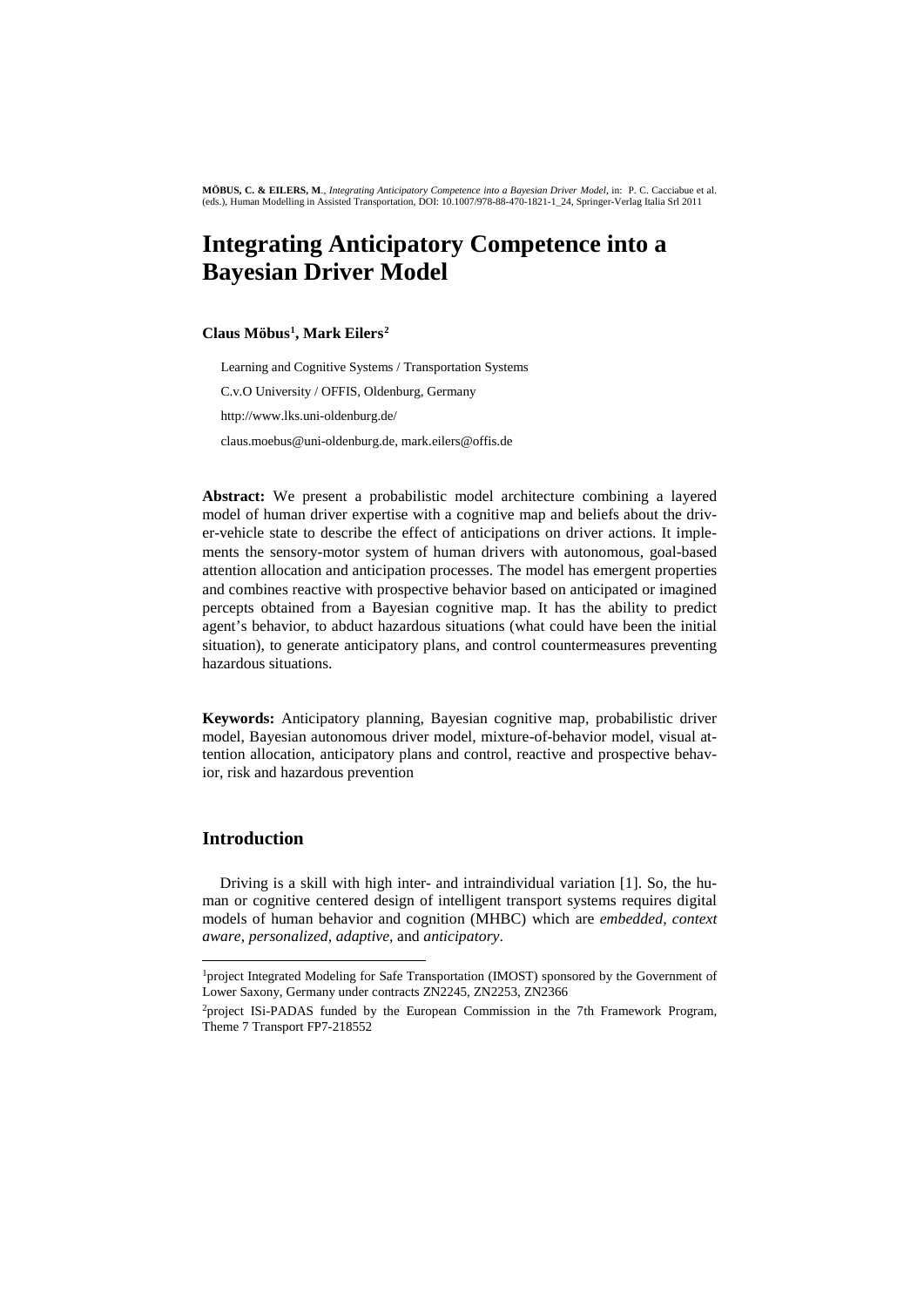We present a probabilistic model architecture combining a layered model of human driver expertise with a cognitive map and beliefs about the driver-vehicle state to describe the effect of anticipations on driver actions. It implements the sensory-motor system of human drivers in a psychological motivated *mixture-ofbehaviors (MoB)* architecture with *autonomous, goal-based attention allocation* and *anticipation* processes (Horrey and Wickens, 2006; Koike et al., 2008; Pezzulo et al., 2008).

Our Bayesian autonomous driver mixture-of-behaviors (BAD-MoB) model offers sharing of behaviors in different driving maneuvers and is able to decompose complex skills into basic skills and to compose the expertise to drive complex maneuvers from basic behaviors (Möbus and Eilers, 2010a, b; Eilers and Möbus, 2010). The 2-time-slice template of the basic dynamic *reactive* BAD-MoB Model is shown in the left part and a 4-time-slice roll-out in the total view of Fig. 1. This roll-out is made under the Markov and the stationary assumption.

We call the basic model *reactive* because the Areas of Interest (AoIs) *directly* influence actions. The model embeds two naïve Bayesian classifiers: one for the *behaviors B* and one for the *states S.* This simplifies the structure of the architecture. Time slices are selected so that in each new time slice a new *behavior* is active. A *sequence* of behaviors implements a single *maneuver*. The *basic* model was discussed in detail in (Möbus and Eilers, 2010a, b).



**Fig. 1.** 4-time-sliced (4-TBN) Anticipatory BAD-MoB Model

Time slices (t-1) and t are used for the dynamic *reactive* part of the model. This part uses percepts of the real world and some information from the most recent slice (t-1) to select appropriate behavior and actions for time slice t. It describes a driver who is driving a scenario the first time in a *visual* driving style, so that he can stop the car in the assured clear distance ahead. This driver has *no* imagination or anticipations about the course of the road beyond his vision field. The cognitive Bayesian map is represented in the model by adding model slices to the right according to the level of expertise or competence C augmenting the anticipation horizon into the future. Perception is then substituted by imagination obtained from the Bayesian cognitive map. This information is learnt by memorizing for-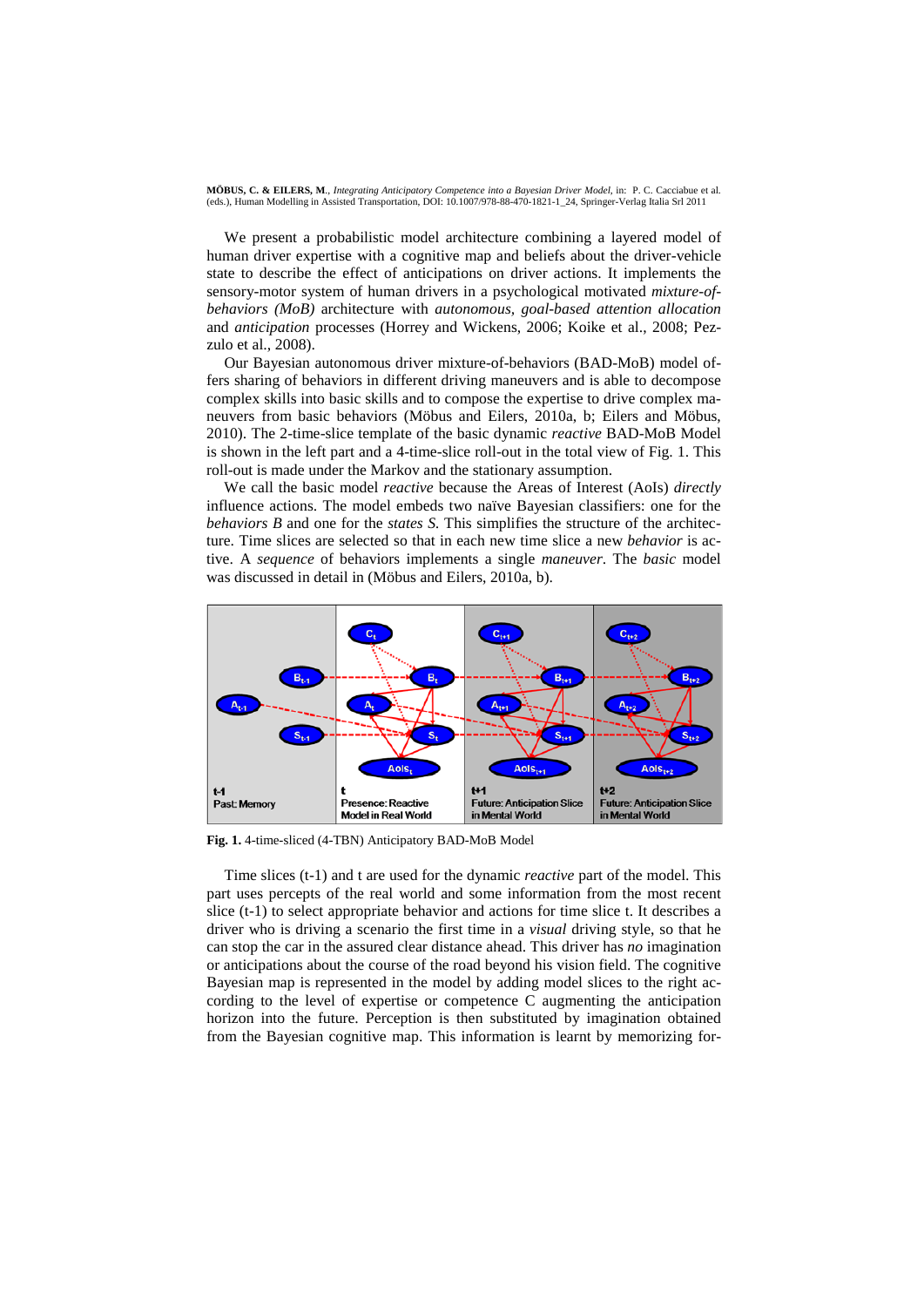mer drives. To get the parameters of the anticipatory model we need at least one replication of the training drive for each expertise level: at least 3 training drives for the model in Fig. 1.

Here, we give a proof of concept for the operating mode of the cognitive Bayesian map and anticipatory planning with plausible but artificial data. The model contains 2105 parameters. These have been hand-coded into the model to test the plausibility of the concept model. We demonstrate that a BAD-MoB model based on Dynamic Bayesian Networks (DBNs) shows some *emergent* competencies: it has the ability to *predict* agent's behavior, to *abduct* hazardous situations (what could have been the initial situation), to *generate* anticipatory plans and control countermeasures *preventing* hazardous situations. The distinction between *prediction* and *anticipation* is defined by: *Prediction is a representation of particular future events. Anticipation is a future-oriented action, decision, or behavior based on a (implicit or explicit) prediction* [13].

### **Bayesian Autonomous Driver Mixture of Behaviors Models with a Bayesian Map Extension**

BAD models [8 - 10] are developed in the framework of Bayesian (Robot) Programming [2, 7]. They describe phenomena and generate motor control on the basis of the joint probability distribution (JPD) of the variables of interest and their factorization into conditional probability distributions (CPDs).

A BAD-MoB model is able to decompose complex skills (scenarios, maneuvers) into basic skills (= behaviors, actions) and vice versa (Eilers and Möbus, 2010, Möbus and Eilers, 2010a, b). The basic *behaviors* or sensory-motor schemas could be shared and reused in different *maneuvers*. Context dependent complex driver behavior will be generated by mixing the pure basic *behaviors*. BAD-MoB models are embedded in DBNs. Under the assumption of stationary their *template models* (Fig. 1, left two slices) are specified as *2-time-slice DBNs* (2-TDBNs). The template model can be unrolled so that their *interface variables Behaviors* and *State* are glued together producing an rolled-out DBN over T time slices (T-TDBN) like the 4-TDBN in Fig. 1.

The degree of roll-out defines the anticipation horizon of the model. This is controlled by the level of the binary expertise or competence variable  $C_t$ . If  $C_t$  = 1, then the conventional transition probability matrices  $P(B_{t+i} | B_{t+i})$  and  $P(S_{t+i} | B_{t+i})$  $S_{t+i-1}$ ) are used. When  $C_t = 0$ , then all  $C_{t+i} = 0$  (i  $\geq 1$ ) and the probability distributions  $P(B_{t+i} | B_{t+i-1})$  and  $P(S_{t+i} | S_{t+i-1})$  are replaced by static distributions  $P(B_{t+i})$  and  $P(S_{t+1})$ . Hence,  $C_t$  can be seen as a switch to activate and deactivate anticipatory time slices.

Learning data are time series of the pertinent domain-specific variables *percepts, AoIs*, *goals*, *behaviors*, *actions*, *observable states*, and *actions* combined with *posthoc annotations* of maneuvers, scenarios, and the replication number of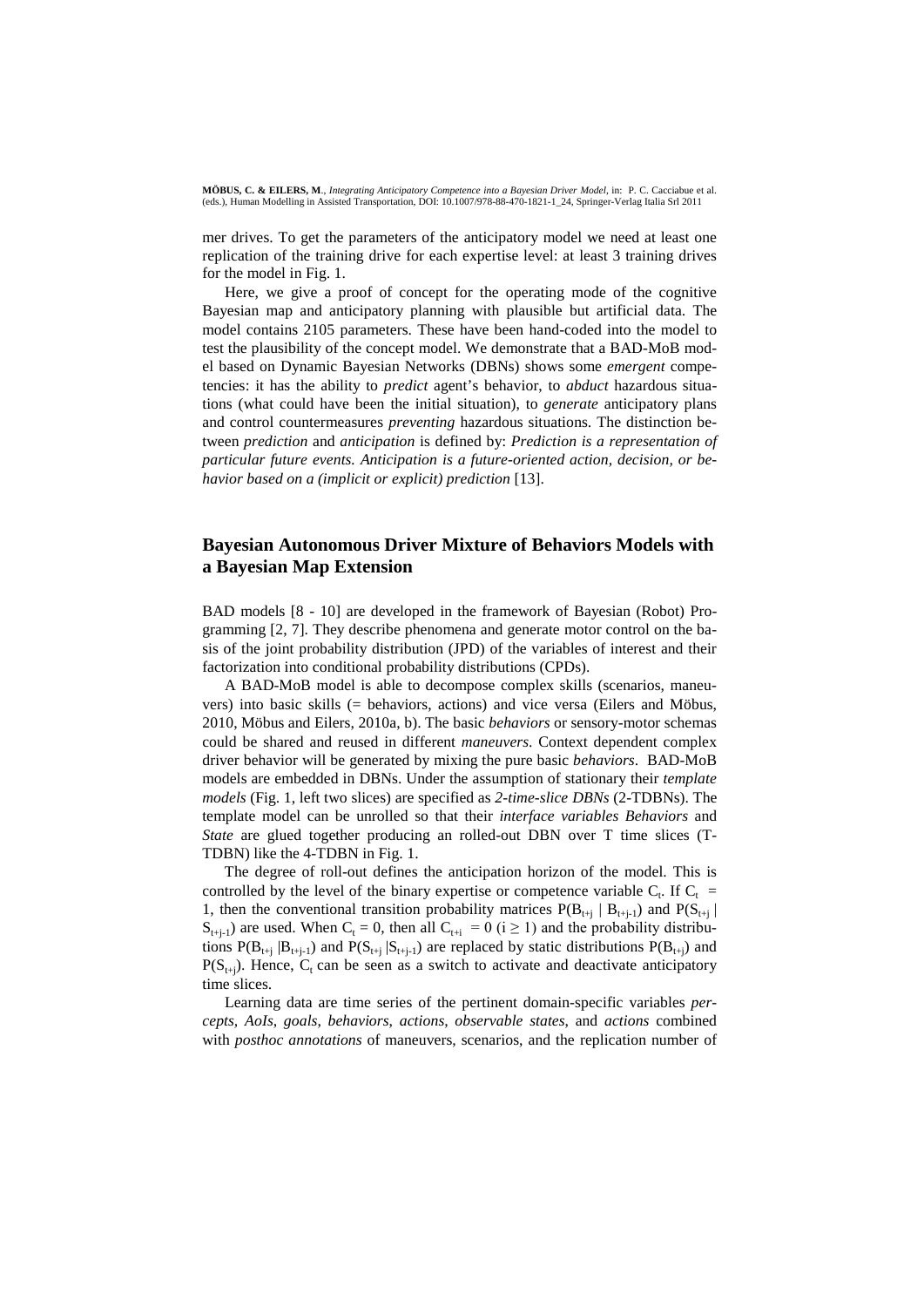the training drive.

Information can be propagated within the T-TDBN in various directions. When working *top-down*, goals emitted by higher cognitive layers of the agent activate a corresponding *behavior* which propagates *actions*, relevant *AoIs*, and expected *perceptions*. When working *bottom-up*, percepts trigger *AoIs*, *actions, behaviors*, and *goals*. When the task or goal is defined and there are percepts, evidence can be propagated *simultaneously* top-down and bottom-up, and the appropriate *behavior* can be activated. Furthermore, evidence can be propagated for *predictions*  from the past to the future and vice versa for *abductions*. This flexibility is used for *anticipatory planning* (Fig. 3-5).



**Fig. 2.** The Bayesian Map model definition expressed in the Bayesian (Robot) Programming (BRP) formalism (Diard and Bessiere, 2008, p.165)

The BAD-MoB Model (Fig. 1) implements a Bayesian Map (BM). The structure of a BM is defined in (Fig. 2). The location variable L is redefined in our model as the belief state S. The belief state of future slices defines the Bayesian cognitive map.

A BM is capable to answer three kinds of questions:

- Localization (Where am I, if I have percept P ?) :  $P(L^{\dagger} | P) = ?$
- Prediction (Where do I go, when I generate action A?):  $P(L^{t'} | A, L^t) = ?$
- Control (What actions should I generate, to reach/avoid  $L^{t'}$  ?) :P(A  $|L^{t}, L^{t'}| = ?$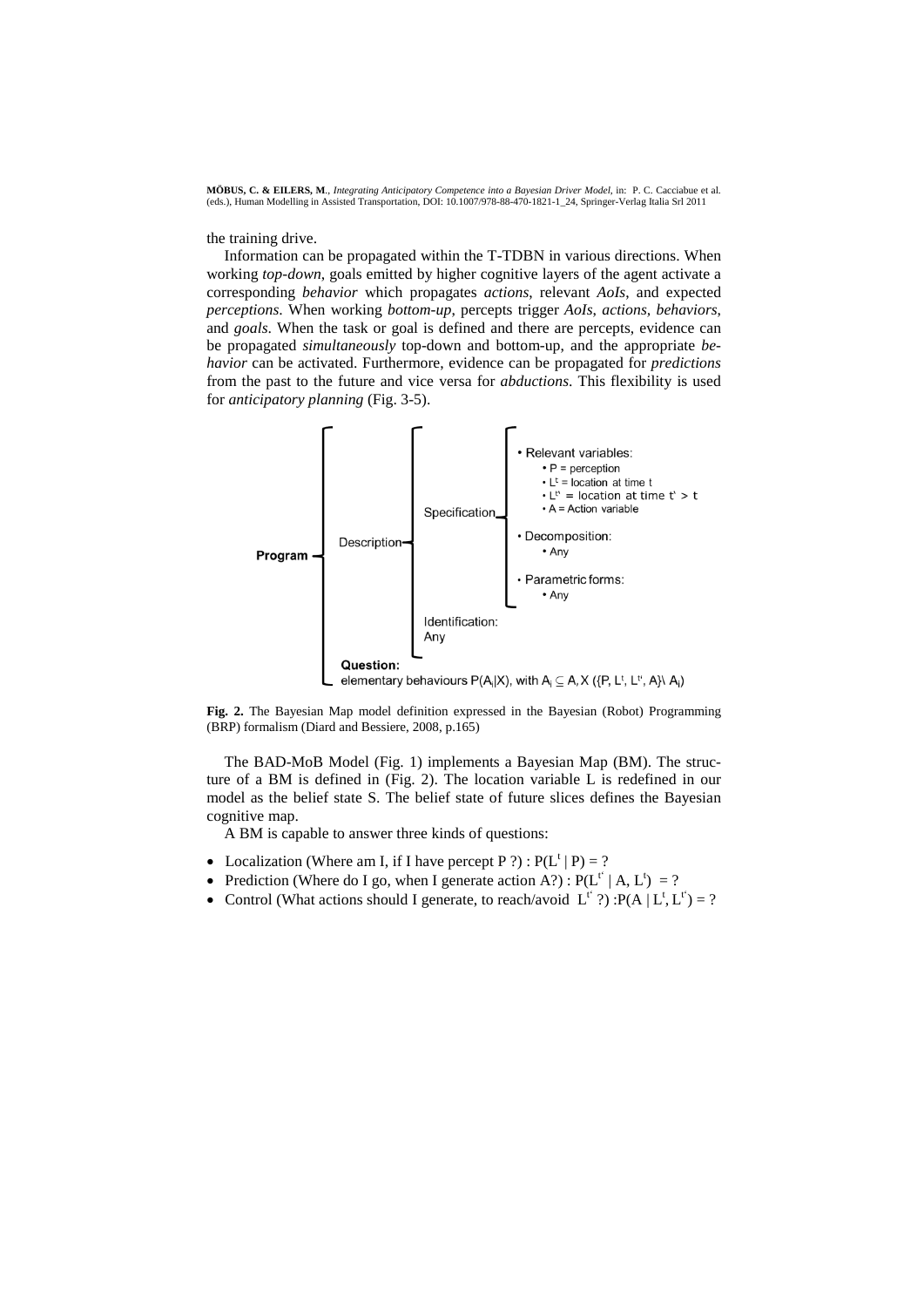

**Fig. 3.** The BAD-MoB gives an answer to the control question  $P(A^{t-1}, A^t | s^{t-1}, s^{t+1})$ 

The model in Fig. 3 is a rolled-out version of our basic template (Fig. 1). It answers the control question  $P(\text{Actions}_{t-1}, \text{Actions}_{t} | \text{State}_{t-1} = is_in\_right\_lane)$ , State<sub>t+1</sub> = is\_in\_middle-lane). The model recommends actions with  $P(\text{Actions}_{t-1} =$ left\_turn | State<sub>t-1</sub> = is\_in\_right\_lane, State<sub>t+1</sub> = is\_in\_middle-lane) = 0.59 and  $P(\text{Actions}_{t} = left\_turn \mid \text{State}_{t-1} = is_in\_right\_lane, State_{t+1} = is_in\_middle-lane) =$ 0.41 (circled in Fig. 3). If the spatial goal at time t+1 is changed to the *left lane* the corresponding conditional probabilities are changed to  $P(\text{Actions}_{t-1} = left\_turn |$ State<sub>t-1</sub> = is\_in\_right\_lane, State<sub>t+1</sub> = is\_in\_left-lane) = 1.0 and P(Actions<sub>t</sub> = left\_turn | State<sub>t-1</sub> = is\_in\_right\_lane, State<sub>t+1</sub> = is\_in\_left-lane) = 1.0.

## **Anticipatory Planning of Countermeasures with our BAD-MoB Model**

*Generally, anticipatory systems are those that use their predictive capabilities to optimize behavior and learning to the best of their knowledge*… Anticipatory behavior may be defined as: *[…] a process or behavior that does not only depend on past and present but also on predictions, expectations, or beliefs about the future*. …*While reactive systems can functionally be described with STIMULUS ACTION (S-A) behavioral patterns, anticipatory systems have instead*   $(STIMULUS +)$  *EXPECTATION*  $\rightarrow$  *ACTION* (*E-A*) *behavioral patterns, which is permitted by the explicit prediction of a stimulus or an action effect (STIMULUS*   $\rightarrow$  EXPECTATION (S-E), or STIMULUS, ACTION  $\rightarrow$  EXPECTATION (S-A-E)). (Pezzulo et. al, 2008, p. 24).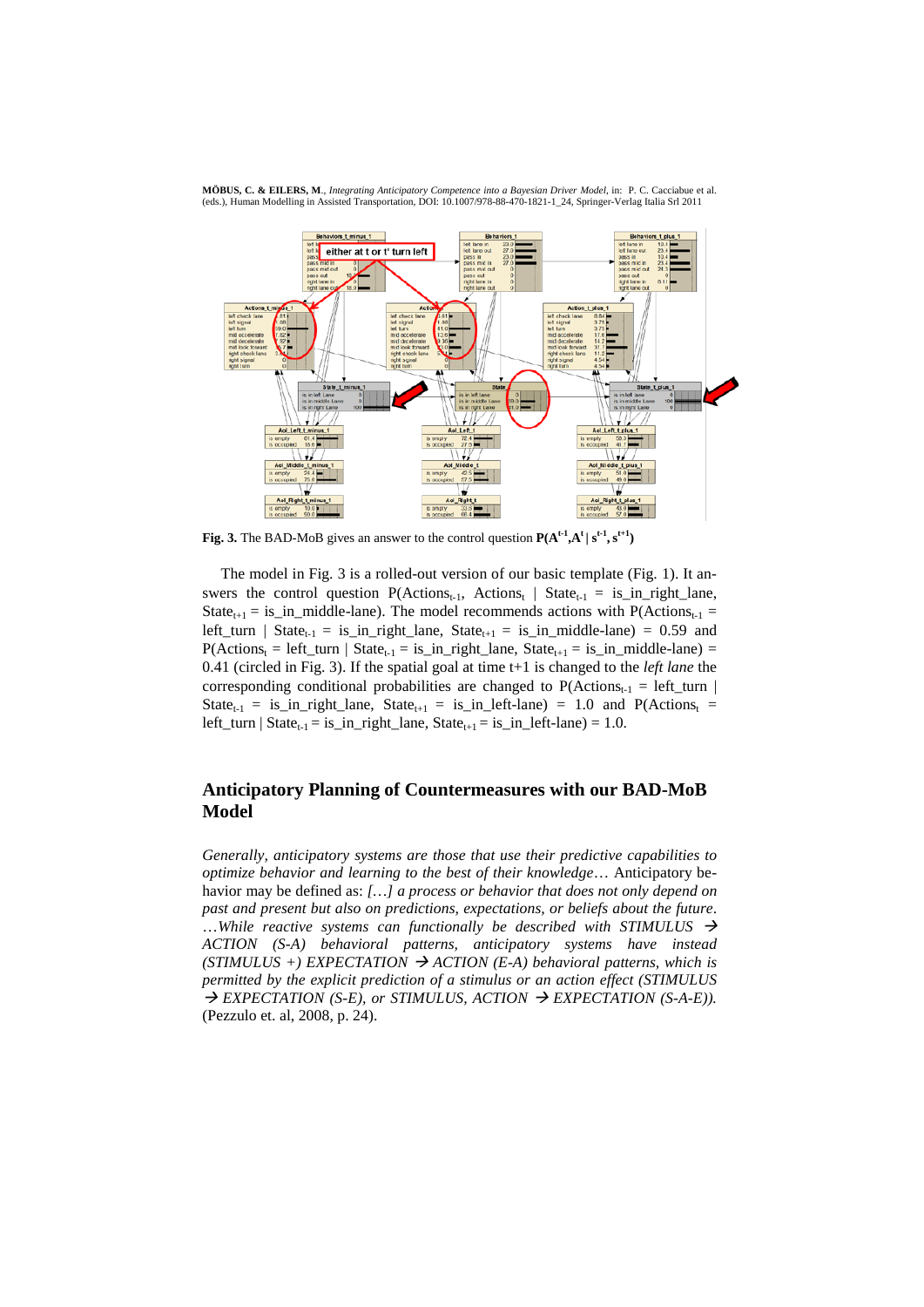Our BAD-MoB model is an instance of an anticipatory system. The model in Fig. 3-5 uses partly perceptual and partly imaginary evidence. If perceptual evidence is included in time slice t or (t-1) the beliefs about the driver-vehicle state S will revise the beliefs based on pure imagination obtained from time slices t'>t.

The process of anticipatory planning consists of five steps (Figs 4, 5):

Step 1: Anticipation and Prediction in  $(t-1)$  of Hazard and Collision for  $(t+1)$ and abduction of appropriate behaviors or goals in (t-1)

The model in Fig. 4 realizes in the current time step (t-1) that it is in the *belief State(t-1) = in the right Lane* and that it will stay there including the future time slice (t+1) with the conditional probability  $P(State(t+1) = in\_the\_right\_Lane | ... )$ *= 0.849*. This is an unfavorable state of affairs, because it "expects" at the same time, that only the left lane will be empty. These expectations are fed into the model as virtual evidence for t+1. The reason for this evidence has to be obtained from a higher cognitive layer of the model. Appropriate behaviors and goals could be inferred backwards by an abduction process: *left\_lane\_in, pass\_in* in time slice t-1, etc.



**Fig. 4.** 3-time-sliced roll-out of BAD-MoB model with belief state and Bayesian map with Anticipatory Planning Step 1 (NETICA implementation)

Step 2: Proactive Goal Activation in  $(t-1)$  and Collision Prediction for  $(t+1)$ The BAD-MoB model gets from a higher cognitive layer a goal activation for the *left lane change* maneuver. This maneuver starts with the *left lane in* behavior. This means that the goal *Behavior(t-1)* = *left\_lane\_in* is injected in the model as evidence for t-1. As a consequence the conditional probability drops down to  $P(State(t+1) = in\_the\_right\_Lane$  / ....  $Behavior(t-1) = left\_lane) = 0.696$ , which is far too high.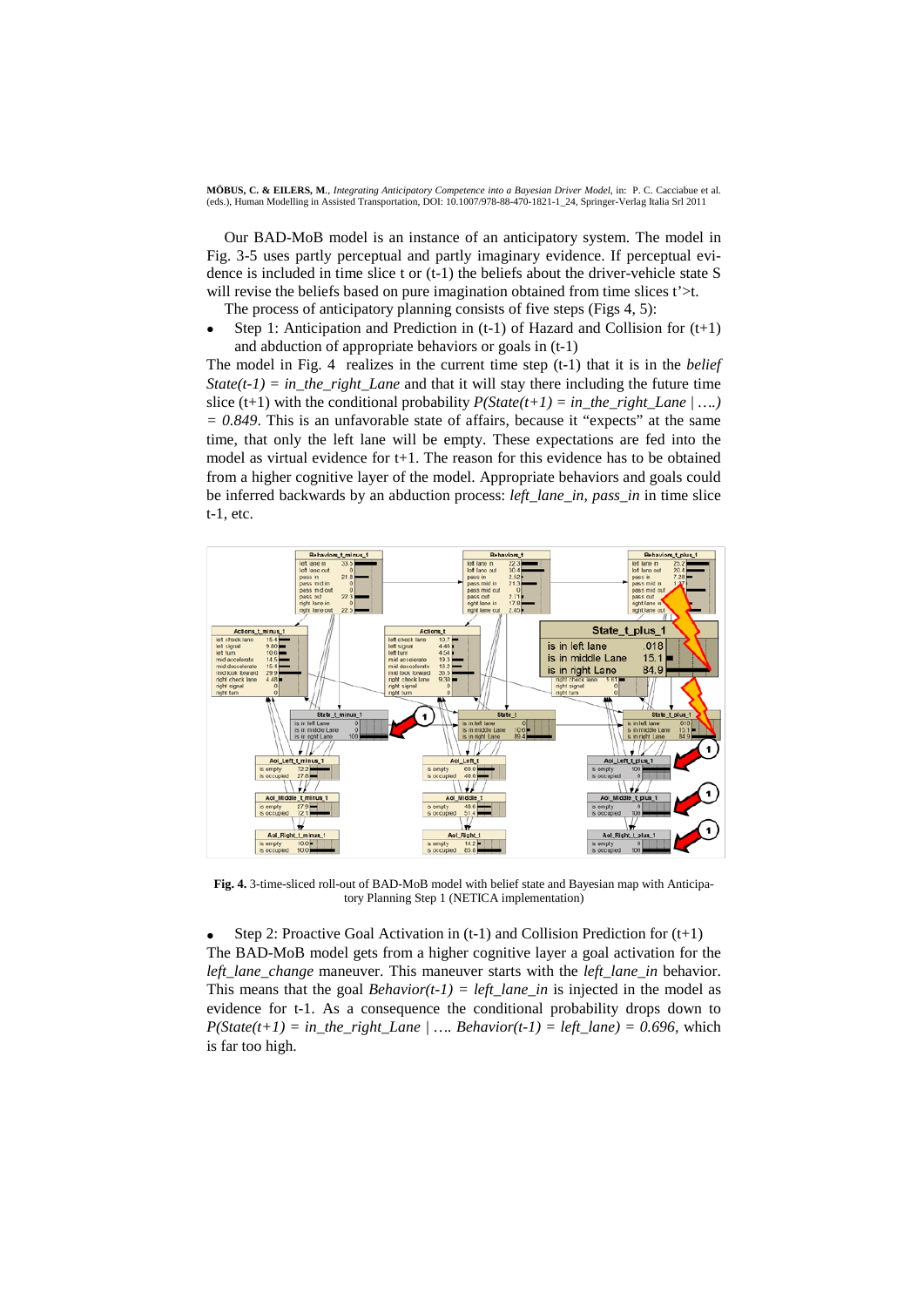Step 3: Proactive Action Selection in  $(t-1)$  and Crash Prediction for  $(t+1)$ 

The model "knows" that some actions (like *signal left* or *look to the left*) do not change the belief state. So it activates and executes the state changing Action = *left-turn*. As a consequence the conditional probability drops down to *P(State(t+1)*   $=$  in the right Lane  $| \dots$  Behavior(t-1)=left lane, Action(t-1)=left turn) = 0.000. Because  $P(State(t+1) = in the left Lane | .... Behavior(t-1)=left. lane, Action(t-1)$ *1)=left*  $turn = 0.012$  the model "decides" that the state of affairs will be still unfavorable.

Step 4: Anticipatory Goal Activation for (t) and Collision Prediction for  $(t+1)$ The models freezes the goal activation up to the next time slice with *Behavior(t)* = *left\_lane\_in.* As a consequence the conditional probability increases slightly to  $P(State(t+1) = in the left Lane$  | …. Behavior(t-1)=left lane, Action(t-*1)=left\_turn, Behavior(t) = left\_lane\_in) = 0.031* which is still far too low.



**Fig. 5.** 3-time-sliced roll-out of BAD-MoB model with belief state and Bayesian map with Anticipatory Planning Steps 1-5 (NETICA implementation)

Step 5: Anticipatory Action Selection for (t) and Good Luck Prediction for  $(t+1)$ 

This "motivates" the model to select the *Action(t)=left\_turn* a second time (Fig. 5). Now the conditional probability increases to  $P(State(t+1) = in\_the\_left\_Lane)$ *…. Behavior(t-1)=left\_lane, Action(t-1)=left\_turn, Behavior(t) = left\_lane\_in, Ac* $tion(t)=left\_turn$ ) = 1.000, which is a good state of affairs because it promises the avoidance of a collision.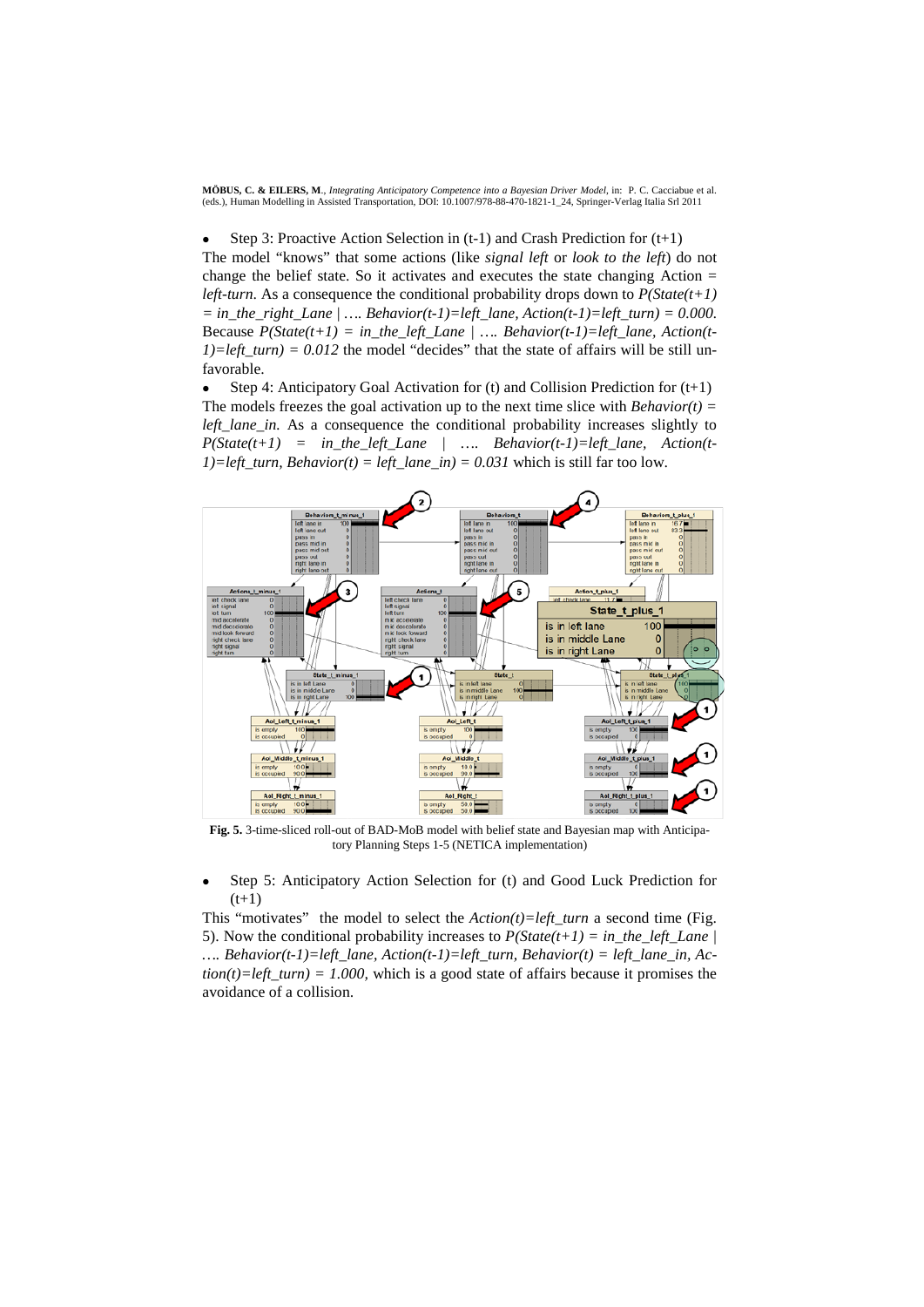#### **Conclusions**

We demonstrated that the Bayesian-Map-extended BAD-MoB model has the ability to *predict* agent's behavior, to *abduct* hazardous situations (what could have been the initial situation, what could be appropriate behavior), to *generate* anticipatory plans, and *control* countermeasures *preventing* hazardous situations. It was demonstrated that the selection of action and goal evidence has to be planned by a higher cognitive layer residing on top of the BAD-MoB model. An implementation with real expert and novice data has to follow this conceptual study.

### **References**

- 1. Alms, R., et al., (2010), Generierung und Optimierung von Sollkursen mittels Expertenwissen und Heuristiken, in: Kolrep (Hrsgb), Fahrermodellierung, Düsseldorf: VDI-Verlag, (in press)
- 2. Bessiere, P. Laugier, Ch. and Siegwart, R. (eds.) (2008). *Probabilistic Reasoning and Decision Making in Sensory-Motor Systems*, Berlin: Springer, ISBN 978-3-540- 79006-8
- 3. Diard & Bessiere, Bayesian Maps: Probabilistic and Hierarchical Models for Mobile Robot Navigation, in: Bessiere, P., Laugier, Ch., and Siegwart, R. (eds), Probabilistic Reasoning and Decision Making in Sensory-Motor Systems, Springer, 2008, p.153 - 175
- 4. Eilers, M. and Möbus, C**.** (2010) *Learning a Bayesian Autonomous Driver Mixture-of-Behaviors (BAD-MoB) Model*, (paper accepted), 1st Intern.Conf. On Applied Digital Human Modeling, 17-20 July, 2010, Miami, USA
- 5. Horrey, W.J. et al. (2006). Modeling Driver's Visual Attention Allocation While Interacting With In-Vehicle Technologies, J. Exp. Psych., 12, 67-78
- 6. Koike, C.C. Bessiere, P., and Mazer, E. (2008). Bayesian Approach to Action Selection and Attention Focusing, in Bessiere et al., (Eds.), Probabilistic Reasoning and Decision Making in Sensory-Motor Systems, Berlin: Springer, 177- 201
- 7. Lebeltel, O. Bessiere, P. Diard, J. and E. Mazer (2004). Bayesian Robot Programming, Advanced Robotics, 16 (1), 49-79
- 8. Möbus, C. Eilers, M. (2009a). Further Steps Towards Driver Modeling according to the Bayesian Programming Approach*,* in: *Conference Proceedings, HCII 2009, Digital Human Modeling*, pp. 413-422, LNCS (LNAI), Springer, San Diego, ISBN 978-3- 642-02808-3
- 9. Möbus, C. Eilers, M. Garbe, H., and Zilinski, M. (2009b). Probabilistic and Empirical Grounded Modeling of Agents in (Partial) Cooperative Traffic Scenarios, in: *HCII 2009, Digital Human Modeling*, pp. 423-432, LNCS (LNAI), Springer, San Diego, ISBN 978-3-642-02808-3
- 10. Möbus, C. Eilers, M. Zilinski, M. Garbe, H. (2009c). *Mixture of Behaviors in a Bayesian Driver Model*, in: Lichtenstein, A. et al. (eds), Der Mensch im Mittelpunkt technischer Systeme, p.96 and p.221-226 (CD), Düsseldorf: VDI Verlag, ISBN 978-3- 18-302922-8, ISSN 1439-958X
- 11. Möbus, C. & Eilers**,** M. (2010a) *Prototyping Smart Assistance with Bayesian Autonomous Driver Models,* in: Fulvio Mastrogiovanni & Nak-Young Chong (eds), Handbook of Research on Ambient Intelligence and Smart Environments, IGI Global publications, 2010 (in press)